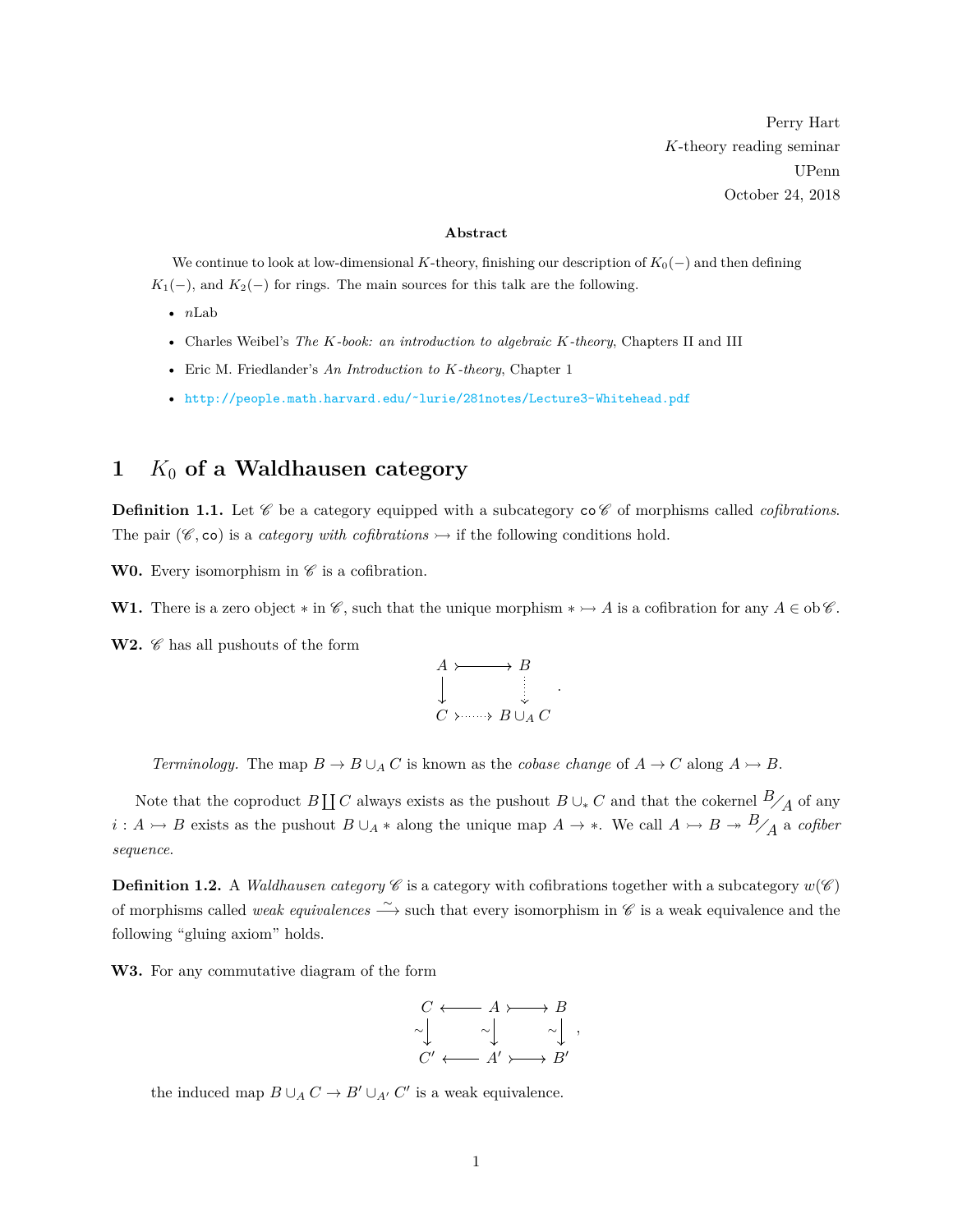**Definition 1.3.** A Waldhausen category  $(\mathscr{C}, \mathbf{w})$  is *saturated* if whenever a composite fg is a weak equivalence. *f* is a weak equivalence iff *g* is.

Let  $\mathscr C$  be a Waldhausen category. Define  $K_0(\mathscr C)$  as the abelian group generated by  $[C]$  for each object  $C$ of  $\mathscr C$  such that

- 1.  $[C] = [C']$  when there some weak equivalence from *C* to *C'* and
- 2.  $[C] = [B] + [C_{\angle B}]$  for every  $B \rightarrowtail C \rightarrow {}^{C}_{\angle B}$ .

Here, we assume that the weak-equivalence classes of objects in  $\mathscr C$  form a set.

### **Proposition 1.4.**

- *1.*  $[0] = 0$ .
- *2.*  $[B \coprod C] = [B] + [C].$
- *3.*  $[B ∪<sub>A</sub> C] = [B] + [C] [A]$ *.*
- *4.*  $[C] = 0$  whenever  $0 \simeq C$ .

**Example 1.5.** Let  $\mathcal{R}_f(*)$  denote the category of finite CW complexes. Here, cofibrations and weak equivalences correspond to cellular inclusions and weak homotopy equivalences, respectively. It is known that  $K_0(\mathcal{R}_f) \cong \mathbb{Z}.$ 

**Definition 1.6.** Suppose that  $\mathscr{C}$  and  $\mathscr{D}$  are Waldhausen categories. A functor  $F : \mathscr{C} \to \mathscr{D}$  is *exact* if

- (a) it preserves the zero object, cofibrations, and weak equivalences and
- (b) for any  $A \rightarrow B$ , the map  $FB \cup_{FA} FC \rightarrow F(B \cup_A C)$  is an isomorphism.

In this case, *F* induces a group map  $K_0(F) : K_0(\mathscr{C}) \to K_0(\mathscr{D})$ .

**Theorem 1.7.** Let  $F: \mathcal{A} \to \mathcal{B}$  be an exact functor. Assume the following.

- *(1) A morphism f is a weak equivalence iff F*(*f*) *is a weak equivalence.*
- *(2)* For any morphism  $b : FA \to B$  in  $\mathcal{B}$ , there is some cofibration  $a : A \to A'$  in  $\mathcal{A}$  along with a weak *equivalence*  $b'$ :  $FA' \stackrel{\sim}{\longrightarrow} B$  *in*  $\mathcal{B}$  *such that*  $b = b' \circ F(a)$ *. Moreover, we may choose a to be a weak equivalence whenever b is a weak equivalence.*

*Then F induces an isomorphism*  $K_0(\mathscr{A}) \cong K_0(\mathscr{B})$ *.* 

*Proof.* Apply condition (2) to any map  $* \rightarrow B$  to get  $FA' \stackrel{\sim}{\longrightarrow} B$ . If this is a weak equivalence, then there is some  $A \stackrel{\sim}{\longrightarrow} A'$ . Hence there is a bijection between the set *W* of weak-equivalence classes of objects of  $\mathscr A$ and that in  $\mathscr{B}$ .

The group  $K_0(\mathscr{B})$  is given by the free abelian group  $\mathbb{Z}[W]$  modulo the relation

$$
[C] = [B] + \begin{bmatrix} C/B \end{bmatrix}.
$$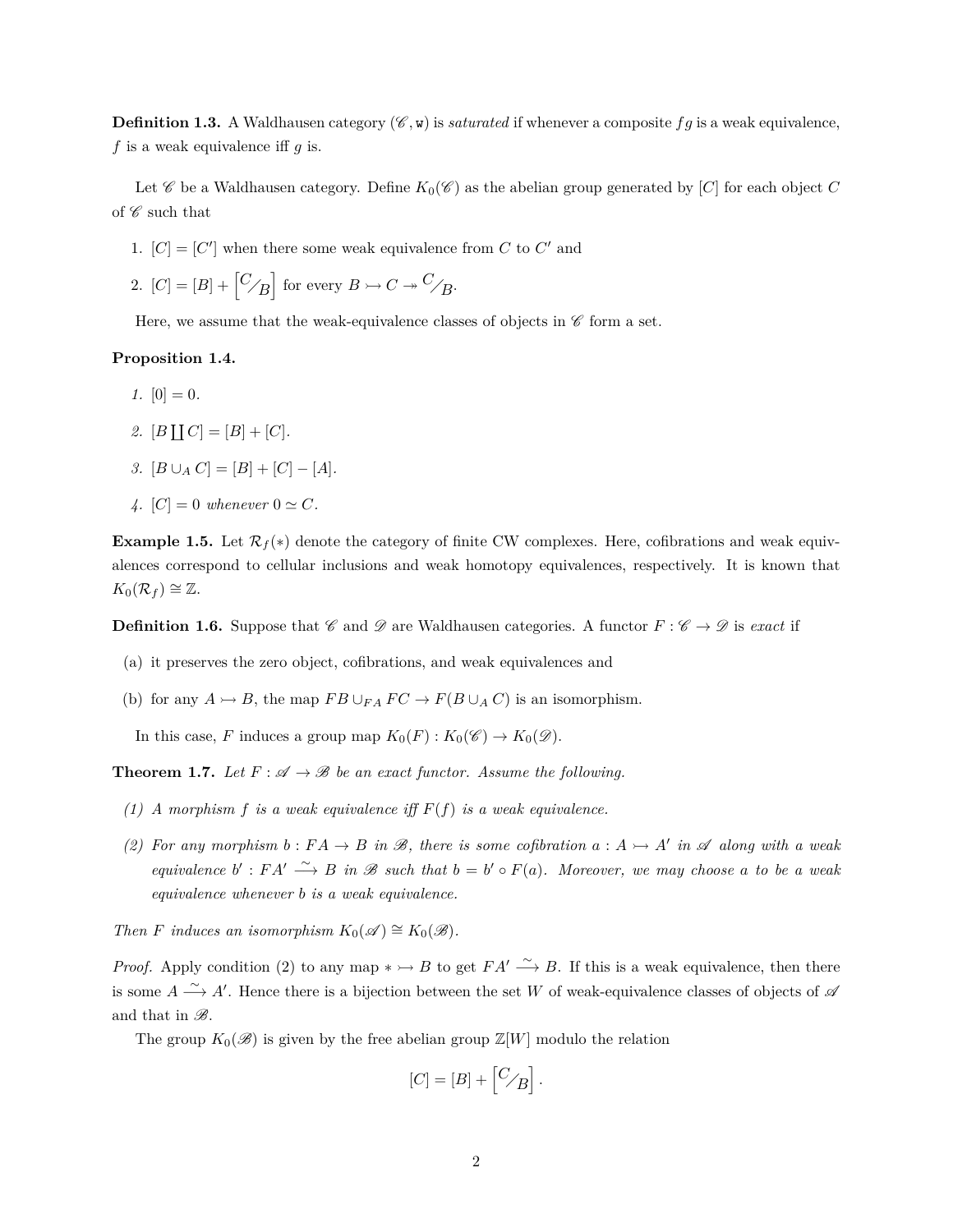Let  $FA \xrightarrow{\sim} B$ . Then applying condition (2) yields the diagram

$$
\begin{array}{cccc}\n* & \longleftarrow & FA & \longrightarrow FA' \\
& \sim & \sim & \sim & \\
* & \longleftarrow & B & \longrightarrow & C\n\end{array}.
$$

Apply the glueing axiom to see that  $F\binom{A'}{A} \rightarrow C'_{B}$  is a weak equivalence. Hence  $[C] = [B] + [C_{B}]$ holds iff  $[A'] = [A] + \begin{bmatrix} A' \\ A \end{bmatrix}$  holds.  $\Box$ 

# **2** *K*<sup>1</sup> **for rings**

Let *R* be a unital ring. Recall that direct limits in  $\text{Mod}_R$  always exist. Let

$$
K_1(R) = \mathrm{GL}(R)^{\mathrm{ab}}
$$

where  $GL(R) \equiv \operatorname{colim}_{n \in \mathbb{N}} GL(n, R)$ .

**Note 2.1 (Universal property of** *K***).** The universal property of ab :  $\mathbf{Grp} \rightarrow \mathbf{Ab}$  induces the universal property of  $K_1$  that any homomorphism  $f : GL(R) \to H$  with *H* abelian has  $f = g \circ \pi$  for some unique  $g: K_1(R) \to H$ .

**Proposition 2.2.** *Any ring map*  $f: R \to S$  *induces a natural map*  $GL(R) \to GL(S)$ *. Hence*  $K_1$  *is a functor*  $\mathbf{Rng} \to \mathbf{Ab}$ *.* 

Thanks to Whitehead, we know that the commutator subgroup  $[GL(R), GL(R)]$  is equal to  $E(R)$  $\bigcup_n E_n(R)$ , the group of elementary matrices  $E_{i,j}(r)$  where  $r \in R$  and  $i \neq j$ . (The matrix  $E_{i,j}(r)$  is the identity with the  $(i, j)$ -entry replaced by *r*.) Thus,  $K_1(R)$  can be viewed as the "stabilized" group of automorphisms of the trivial projective module modulo trivial automorphisms.

**Example 2.3.** If *F* is a field, then  $K_1(F) = F^{\times}$ .

*Proof.* It is each to check that  $E_n(F) \cong SL_n(F)$  for any  $n \in \mathbb{N}$ . Therefore,  $E(F) \cong SL(R)$ .  $\Box$ 

**Proposition 2.4.** *Suppose R is a commutative ring. The sequence*

$$
R^{\times} \cong \mathrm{GL}(1,R) \to \mathrm{GL}(R) \to K_1(R)
$$

*induces a natural split exact sequence.*

 $1 \longrightarrow SK_1(R) \longrightarrow K_1(R) \xrightarrow{\det} R^{\times} \longrightarrow 1,$ 

 $where \, SK_1(R) \coloneqq \ker(\det).$ 

This means that  $K_1(R) \cong R^\times \times SK_1(R)$ .

**Example 2.5.** Suppose *R* is a Euclidean domain. Then  $SK_1(R) = 1$ , so that  $K_1(R) \cong R^\times$ .

**Lemma 2.6.** *Let D be a division ring. Then*  $K_1(D) \cong \frac{GL_n(D)}{E_n(D)}$  *for any*  $n \geq 3$ *.*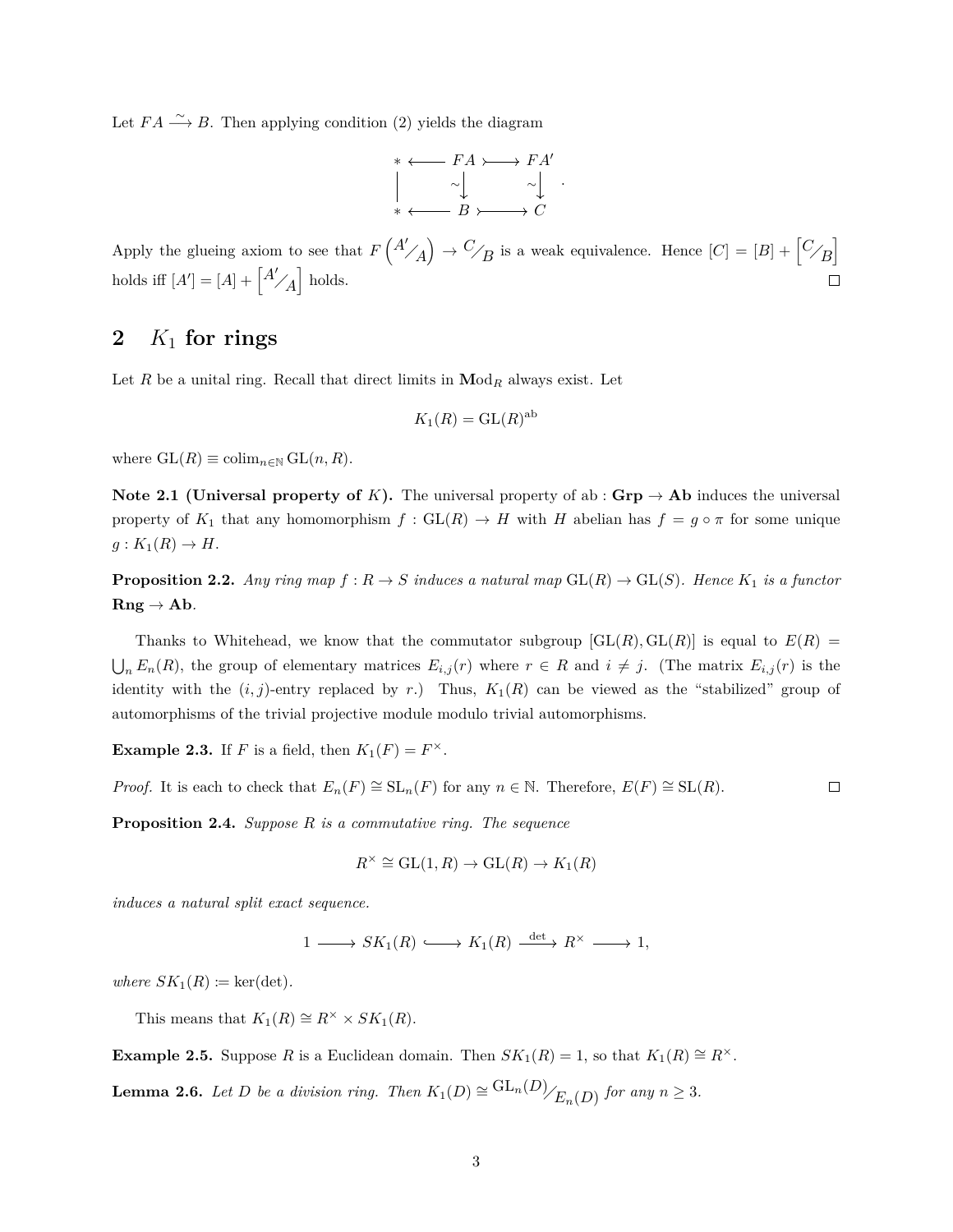*Proof.* Any invertible matrix over  $D$  is reducible ( $\hat{a}$  la Gaussian elimination) to a diagonal matrix of the form  $(r, 1, \ldots, 1)$ . Moreover,  $E_n(D) \leq \mathrm{GL}_n(D)$  for each *n*. In particular, Dieudonné (1943) proved that  $\mathrm{GL}_n(D)$ <sub> $E_n(D)$ </sub>  $\cong$   $D^\times$ <sub> $\bigoplus$ </sub>
<sub> $\bigoplus$ </sub>
<sub> $\bigoplus$ </sub>  $\bigoplus$ <sub>*n*</sub>
(*D*  $\times$ <sub>*j*</sub><sup> $\bigoplus$ </sup> for any  $n \neq 2$ .  $\Box$ 

Now, suppose that *R* is Noetherian of dimension *d*, so that  $E_n(R) \leq GL_n(R)$  for any  $n \geq d+2$ .

 $\textbf{Proposition 2.7 (Vaserstein)}. \ \ K_1(R) \cong \frac{\text{GL}_n(R)}{E_n(R)} \ \textit{for any} \ n \geq d+2.$ 

Let *D* be a *d*-dimensional division algebra over the field  $F := Z(D)$ . We know that  $d = n^2$  for some integer *n*. By Zorn's lemma, there is some maximal subfield  $E \subset D$  such that  $[E : F] = n$ . Then  $D \otimes_F E \cong M_n(E)$ , where *M<sup>n</sup>* denotes the *n*-dimensional matrix ring over *E*. Any field with this property is called a *splitting field* for *D*.

Let *E'* be a splitting field for *D*. For any  $r \in \mathbb{N}$ , the inclusions  $D \hookrightarrow M_n(E')$  and  $M_r(D) \hookrightarrow M_{nr}(E')$ induce maps  $D^{\times} \subset GL_n(E') \stackrel{\text{det}}{\longrightarrow} (E')^{\times}$  and  $GL_r(D) \to GL_{nr}(E') \stackrel{\text{det}}{\longrightarrow} (E')^{\times}$  whose images are contained in *F* ∗ . The induced maps are called the *reduced norms N*red for *D*.

**Example 2.8.** If  $D = \mathbb{H}$ , then  $N_{\text{red}}$  is the square of the usual norm. It induces an isomorphism  $K_1(\mathbb{H}) \cong \mathbb{R}_+^{\times}$ .

Let R be a commutative Banach algebra over  $\mathbb{F} \in \{ \mathbb{R}, \mathbb{C} \}$  (i.e., a Banach space equipped with a commutative bilinear multiplication map  $m: R \times R \to R$  such that  $||m(a, b)|| \le ||a|| \cdot ||b||$ . Recall that both  $GL_n(R)$ and  $SL_n(R)$  are topological groups as subspaces of  $\mathbb{R}^{n^2}$ .

<span id="page-3-0"></span>**Proposition 2.9.** *We have that*  $E_n(R)$  *is the path component of the identity matrix*  $I_n$  *for any*  $n \geq 2$ *.* 

**Corollary 2.10.** *We may identify*  $SK_1(R)$  *with the set*  $\pi_0 SL(R)$ *.* 

*Proof.* Note that  $E(R) \leq SL(R)$ . By the third isomorphism theorem, we have

$$
\mathrm{GL}(R)_{\bigg/ E(R)}/\mathrm{SL}(R)_{\bigg/ E(R) } \cong \mathrm{GL}(R)_{\bigg/ \mathrm{SL}(R)}.
$$

Thus, we get the short exact sequence

$$
1\longrightarrow\frac{\mathrm{SL}(R)_{\mathscr{L}(R)}\longrightarrow\mathrm{GL}(R)_{\mathscr{L}(R)}\cong K_{1}(R)\longrightarrow\frac{\mathrm{GL}(R)_{\mathscr{L}(R)}\cong R^{\times}\longrightarrow 1}{1}
$$

By Proposition [2.9,](#page-3-0) we know that  $SL(R)$ <sub> $E(R)$ </sub>  $\cong \pi_0 SL(R)$ , yielding a short exact sequence.

$$
1 \longrightarrow \pi_0 \operatorname{SL}(R) \longrightarrow K_1(R) \xrightarrow{\det} R^{\times} \longrightarrow 1 .
$$

 $\Box$ 

**Example 2.11.** If *X* is compact, then

$$
SK_1(\mathbb{R}^X) \leftrightarrow [X, SL(\mathbb{R})] \cong [X, SO]
$$
  

$$
SK_1(\mathbb{C}^X) \leftrightarrow [X, SL(\mathbb{C})] \cong [X, SU].
$$

In particular,  $SK_1(\mathbb{R}^{S^1}) \leftrightarrow \pi_1 \text{ SO} \cong C_2$ .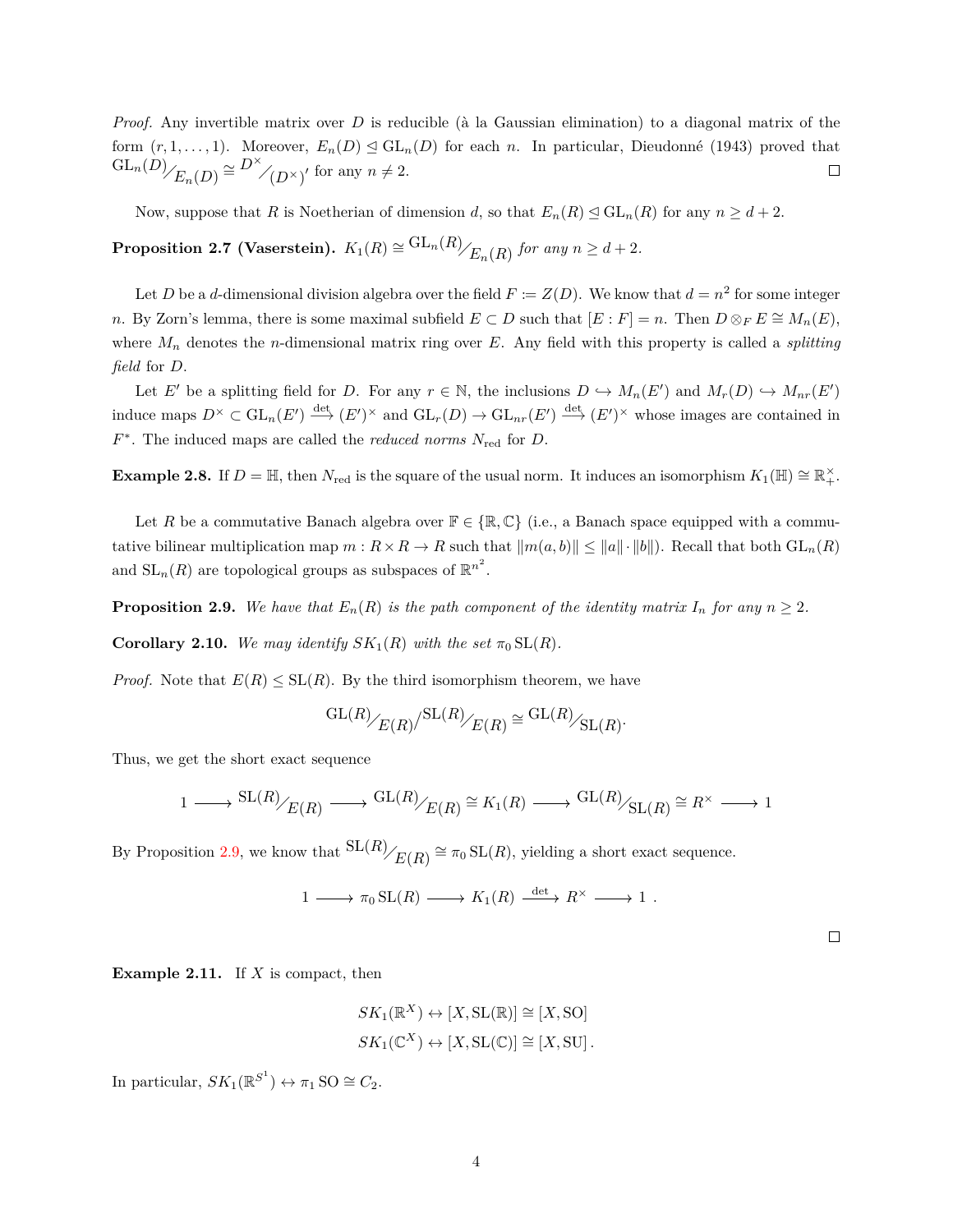Let *P* be a finitely generated projective *R*-module. Any choice of isomorphism  $P \oplus Q \cong R^n$  induces a group map

$$
Aut(P) \to Aut(P) \oplus Aut(Q) \cong Aut(R^n) \cong GL(n, R).
$$

The group map  $Aut(P) \to GL(R)$  is independent of our choice of isomorphism up to inner automorphism of GL(*R*). Therefore, there is a well-defined homomorphism  $\Phi : \text{Aut}(R) \to K_1(R)$ .

**Lemma 2.12.** *Suppose that R is commutative and T is an R-algebra. Then K*1(*T*) *has a natural module structure over*  $K_0(R)$ .

*Proof.* For any  $P \in \mathbf{P}(R)$  and  $m \in \mathbb{N}$ , consider the homomorphism  $\Phi : \text{Aut}(P \otimes T^m) \to K_1(R \otimes T)$ . For any  $\beta \in GL_m(T)$ , let

$$
[P] \cdot \beta = \Phi(1_P \otimes \beta).
$$

This action factors through  $K_0(R)$  and  $K_1(T)$ , inducing an operation  $K_0(R) \times K_1(T) \to K_1(R \otimes S)$ . Now, since *T* is an *R*-algebra, there is a ring map  $R \otimes T \to T$ . The induced composite  $K_0(R) \times K_1(T) \to$  $K_1(R \otimes T) \to K_1(T)$  is the desired module structure.  $\Box$ 

As it turns out,  $K_1(R)$  is completely determined by the category  $P(R)$ . This means that  $K_1$  is invariant under Morita equivalence, just as  $K_0$  is.

**Theorem 2.13.** *If R* and *S* are Morita equivalent, then  $K_1(R) \cong K_1(R)$ .

For an application of  $K_1$  to manifold theory, let  $\pi$  be a finitely generated group. Define the *Whitehead group* Wh(*π*) of *π* as the cokernel of the map  $\pi \times {\pm 1} \rightarrow K_1(\mathbb{Z}\pi)$  given by  $(g, \pm 1) \mapsto {\pm g}.$ 

**Definition 2.14.** Suppose that *W*, *M*, and *N* are compact manifolds (possibly smooth or piecewise-linear). Suppose that *M* and *N* are without boundary. Let  $dim(M) = dim(N) = n$  and  $dim(W) = n + 1$ .

- 1. We say that *W* is a *cobordism of M* and *N* if  $\partial W \cong M \coprod N$ .
- 2. We say that *W* is an *h-cobordism of M and N* if it is a cobordism of *M* and *N* and the inclusion maps  $i_M : M \hookrightarrow \partial W$  and  $i_N : N \hookrightarrow \partial W$  are homotopy equivalences.

Let *R* be a ring. A *based chain complex over R* is a bounded chain complex

$$
\cdots \longrightarrow F_{n+1} \xrightarrow{d_{n+1}} F_n \xrightarrow{d_n} F_{n-1} \longrightarrow \cdots
$$

of finitely generated free *R*-modules together with a choice  $B_n$  of basis (ordered in a predetermined way) for each  $F_n$ . The *Euler characteristic of*  $(F_*, d_n)$  is the finite sum

$$
\chi(F_*) \equiv \sum_n (-1)^n |B_n|.
$$

If  $F_*$  is acyclic, then it is contractible, so that there is some map  $h: F_* \to F_{*+1}$  such that  $dh + hd = \mathrm{Id}_{F_*}$ . In this case, one can check that

$$
d + h : \bigoplus_{n} F_{2n} \to \bigoplus_{n} F_{2n+1}.
$$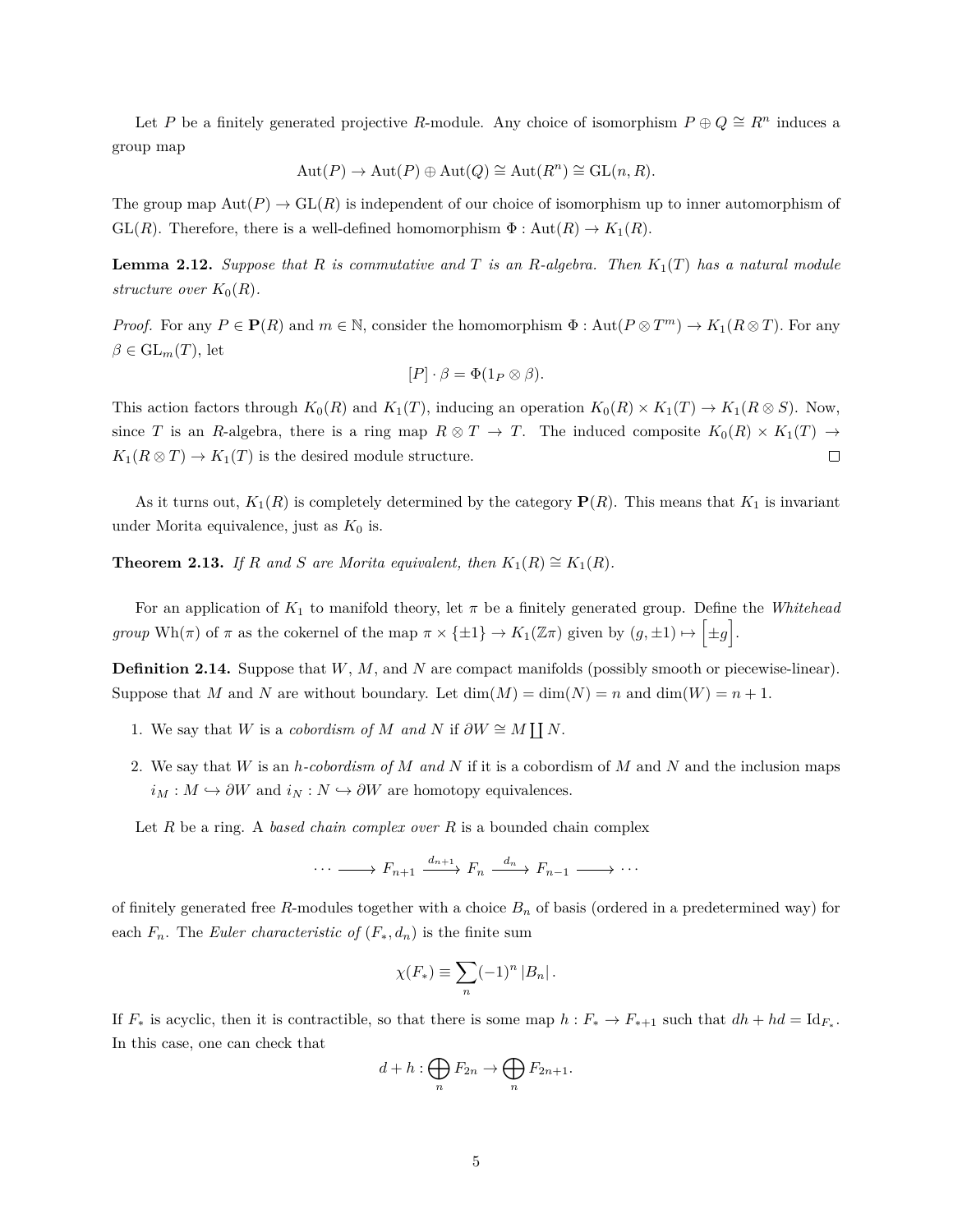is an isomorphism of free *R*-modules. If  $\chi(F_*) = 0$ , then this yields an element  $\rho(F_*) \coloneqq [d+h]$ | {z } *Reidemeister torsion* of  $K_1(R)$ <sub>/{ $\pm 1$ }</sub>, which is independent of our choice of null-homotopy *h*.

Suppose that  $f: X_* \to Y_*$  is a quasi-isomorphism of based chain complexes over R. Then cone(f) is an acyclic based chain complex over *R*. Further, if  $\chi(X_*) = \chi(Y_*)$ , then  $\chi(\text{cone}(f)) = 0$ , in which case we may define the *torsion of f* as the element  $\rho(\text{cone}(f))$  of  $K_1(R)/_{\{\pm 1\}}$ .

Now, suppose that  $f: X \to Y$  is a homotopy equivalence of finite connected CW complexes. Since these are locally contractible, they admit respective universal covering spaces  $\tilde{X}$  and  $\tilde{Y}$ . If f is a cellular map, then it induces a map

$$
\lambda_f: C_*(\widetilde{X}; \mathbb{Z}) \to C_*(\widetilde{Y}; \mathbb{Z})
$$

of cellular chain complexes, which must be a quasi-isomorphism since *f* is assumed to be a homotopy equivalence. Note that  $C_*(\widetilde{X}; \mathbb{Z})$  and  $C_*(\widetilde{Y}; \mathbb{Z})$  may be viewed as based chain complexes over  $\mathbb{Z}(\pi_1(Y))$ . In this case, the *Whitehead torsion*  $\tau(f)$  *of f* is the image of the torsion of  $\lambda_f$  under the natural projection  $K_1(\mathbb{Z}\pi_1(Y))/_{\{-1\}} \twoheadrightarrow \text{Wh}(\mathbb{Z}\pi_1(Y)).$ 

**Theorem 2.15 (***s***-cobordism).** *Suppose that W, M, and N are compact manifolds and that W is an* h-cobordism of M and N. If  $\dim(M) \geq 5$ , then  $(W, M, N) \cong (M \times [0, 1], M \times 0, M \times 1)$  iff  $\tau(i_M)$  vanishes.

**Corollary 2.16 (Generalized Poincaré conjecture).** Let M be an *n*-manifold that is homotopy equiva*lent to*  $S^n$ *. If*  $n \geq 5$ *, then M is homeomorphic to*  $S^n$ *.* 

**Definition 2.17.** Let *I* be an ideal in *R*. Define  $GL(I)$  as the kernel of the map  $GL(R) \to GL(\frac{R}{I}).$ Moreover, define  $E(R, I)$  as the smallest normal subgroup of  $E(R)$  that contains  $E_{i,j}(r)$  for any  $r \in I$  and  $i \neq j$ .

**Proposition 2.18.**  $[\text{GL}(I), \text{GL}(I)] \subset E(R, I) \leq \text{GL}(I)$ 

**Definition 2.19.** The *relative group*  $K_1(R, I)$  is the the abelian group  $\frac{GL(I)}{E(R, I)}$ .

*Remark* 2.20. Swan has shown that a ring homomorphism  $f: R \to S$  mapping the ideal *I* isomorphically to the ideal *J* need *not* induce an isomorphism  $K_1(R, I) \to K_1(S, J)$ .

**Proposition 2.21.** *We have an exact sequence*

$$
K_1(R,I) \longrightarrow K_1(R) \longrightarrow K_1\left(\frac{R}{I}\right) \longrightarrow K_0(I) \longrightarrow K_0(R) \longrightarrow K_0\left(\frac{R}{I}\right).^{1}
$$

## **3** *K*<sup>2</sup> **for rings**

**Definition 3.1.** Let  $n \geq 3$  and *R* be a ring. The *Steinberg group*  $\text{St}_n(R)$  is the group generated by the symbols  $x_{ij}(r)$  with  $1 \leq i \neq j \leq n$  and  $r \in R$  that satisfy the following relations.

(i)

$$
x_{ij}(r)x_{ij}(s) = x_{ij}(r+s)
$$

<span id="page-5-0"></span><sup>&</sup>lt;sup>1</sup>Section III.2.3 (Weibel).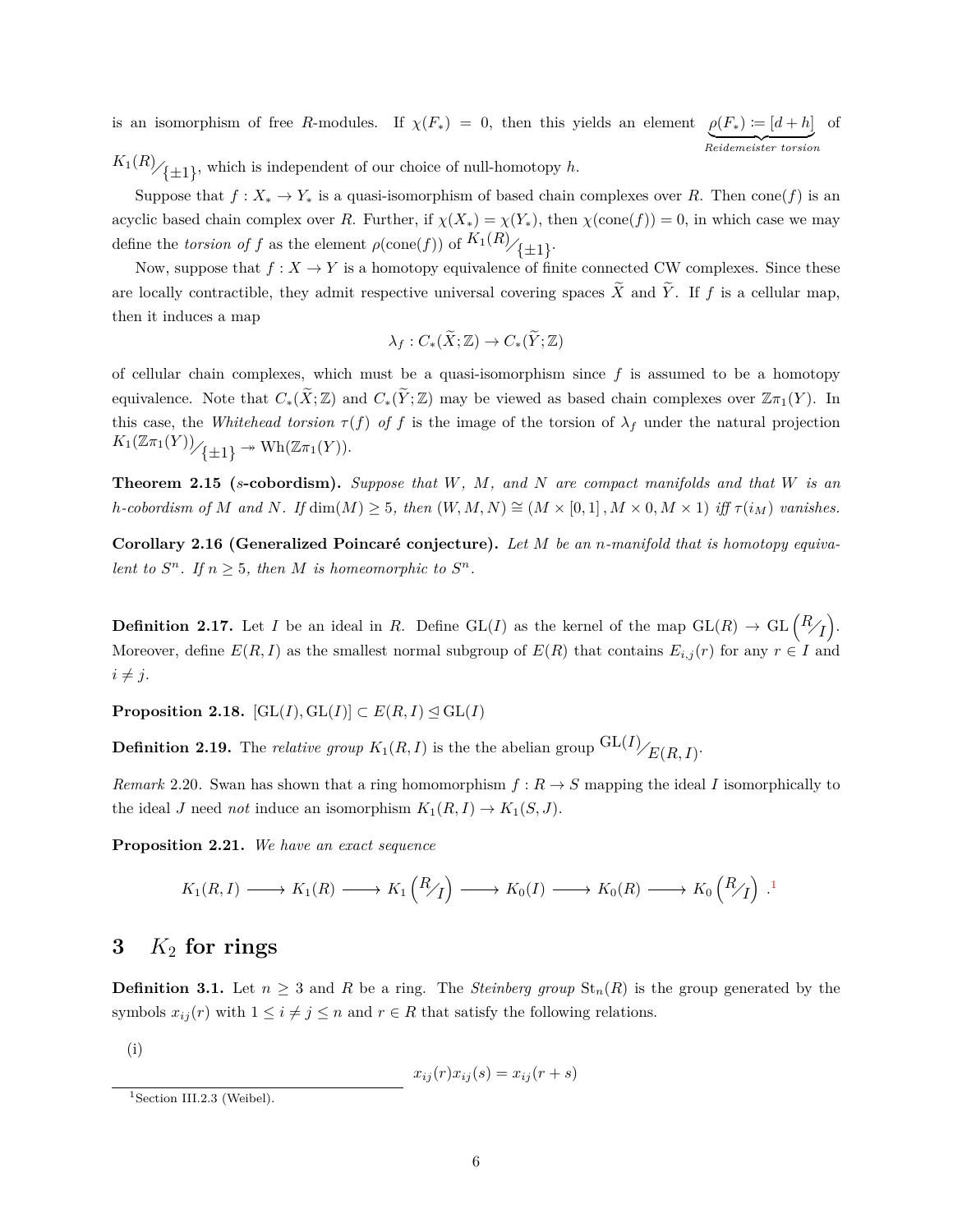$(ii)$ 

$$
[x_{ij}(r), x_{kl}(s)] = \begin{cases} 1 & j \neq k, i \neq l \\ x_{il}(rs) & j = k, i \neq l \\ x_{kj}(-sr) & j \neq k, i = l \end{cases}.
$$

We have a natural group surjection  $\phi_n : \text{St}_n(R) \to E_n(R)$  given by  $x_{ij}(r) \mapsto E_{ij}(r)$ . Moreover, there is a group map  $\text{St}_n(R) \hookrightarrow \text{St}_{n+1}(R)$ . Since  $\text{St}(R) := \text{colim}_n \text{St}_n(R)$  exists, the  $\phi_n$  form a group epimorphism  $\phi: \text{St}(R) \to E(R)$ . Let

$$
K_2(n, R) = \ker \phi_n
$$

$$
K_2(R) = \ker \phi.
$$

Note that  $K_2(-)$  is a functor **Rng**  $\rightarrow$  **Ab**. Furthermore, we have an exact sequence

$$
1 \longrightarrow K_2(R) \longrightarrow St(R) \stackrel{\phi}{\longrightarrow} GL(R) \longrightarrow K_1(R) \longrightarrow 1 .
$$

**Lemma 3.2.**  $K_2(R) \cong Z(\text{St}(R))$ .

*Proof.* The fact that  $K_2(R) \supset Z(\text{St}(R))$  follows from the fact that  $Z(E(R))$  is trivial. The reverse containment is easy but more tedious to prove. See III.5.2.1 (Weibel).  $\Box$ 

**Example 3.3.** A certain sort of Euclidean algorithm yields the following computations.

- 1.  $K_2(\mathbb{Z}) \cong C_2$
- 2.  $K_2(\mathbb{Z}[i]) = 1$
- 3.  $K_2(F) \cong K_2(F[t])$  when *F* is a field

**Theorem 3.4.** Suppose that R is Noetherian of dimension *d.* Then  $K_2(n, R) \cong K_2(R)$  for any  $n \geq d+3$ .

**Theorem 3.5.** *If R* and *S* are Morita equivalent, then  $K_2(R) \cong K_2(R)$ .

**Example 3.6.** Let  $n \in \mathbb{Z}_{\geq 1}$ . Let *R* be any ring and let  $S = M_n(R)$ . These are Morita equivalent, so that

$$
K_i(R) \cong K_i(M_n(R))
$$

for each  $i = 0, 1, 2$ . Indeed, in one direction, define  $F : M \mapsto M^n$ . In the other direction, define  $G : M \mapsto$  $e_{11}$ *M* where  $e_1$ 1 denotes the matrix with 1 in position  $(1, 1)$  and 0 elsewhere. Define the natural isomorphism Id<sub>Mod<sub>*R*</sub> ⇒ *G* ◦ *F* by the components  $f_M$  :  $M$  → { $(m, 0, ..., 0)$  :  $m \in M$ }. Further, define the natural</sub> isomorphism  $\text{Id}_{\text{Mod}_S} \Rightarrow F \circ G$  by the components  $g_M : M \to (e_{11}M)^n$  given by  $m \mapsto (e_{11}m, \ldots, e_{1n}m)$ . Hence  $\text{Mod}_R$  and  $\text{Mod}_S$  are equivalent, hence Morita equivalence as they are preadditive.

**Lemma 3.7.** Let R be a commutative Banach algebra. Then there is a surjection from  $K_2(R)$  onto  $\pi_1\mathop{\rm SL}(R).^{\mathbf 2}$  $\pi_1\mathop{\rm SL}(R).^{\mathbf 2}$  $\pi_1\mathop{\rm SL}(R).^{\mathbf 2}$ 

**Example 3.8.** There is a surjection  $K_2(\mathbb{R}) \to \pi_1 \text{SL}_{p}(\mathbb{R}) \cong \pi_1 \text{SO} \cong C_2$ . Hence  $K_2(\mathbb{R})$  is nontrivial.

<span id="page-6-0"></span> $2$ III.5.9 (Weibel).